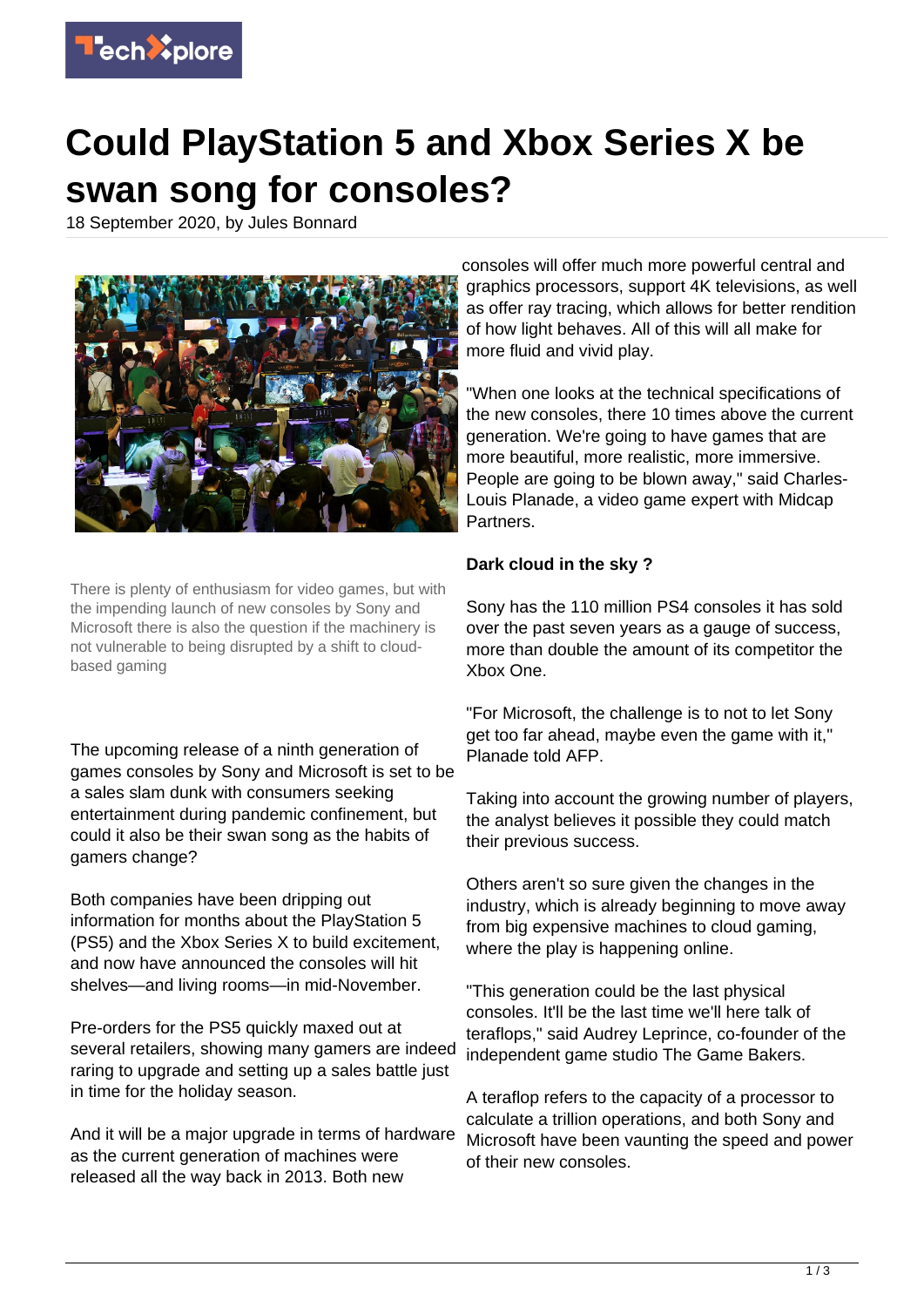

Leprince said there haven't been any major innovations with game interfaces or with the games 8K televisions which offer a much superior themselves.

But "the stone in the pond... is the shift to the [subscription model](https://techxplore.com/tags/subscription+model/)" which means the console makers are becoming a "Netflix of video games", she said.

The subscriptions—Game Pass for Microsoft and PlayStation Plus for Sony "are going to completely revolutionise the industry as was the case for films and music," said Leprince.

The Game Pass already operates much like a Netflix for video games by offering access to a catalogue of titles, while PlayStation Plus offers other services that are attractive to gamers such as © 2020 AFP playing online with friends.

"The challenge for the [console](https://techxplore.com/tags/console/) manufacturers is to hold onto their subscribers so as not to give an opening to challengers" such as Google or Amazon, said Planade.

## **Cloud gaming**

The two web giants are betting on cloud gaming which allows them to dispense with consoles. Games can run on a variety of devices such as smartphones and tablets. As it is the servers in the cloud that do the heavy lifting in terms of processing, there is no need for powerful and costly consoles.

But both firms have also take a step towards cloud gaming by offering lower priced versions of their new consoles without drives. Games have to be downloaded from the web or streamed, and have dedicated xCloud and PlayStation Now services.

"We're in a transition phase" said Laurent Michaud, an analyst who specialises on the video game industry, who expects consoles and cloud gaming to coexist for a while.

The "trends indicate that this won't be the last generation of consoles", he believes.

Many gamers value playing on big, high resolution

screens, and publishers are going to want to exploit experience.

"Networks, even in a few years, won't be rapid enough to transport" images for 8K screens, noted Michaud.

With "technology putting all the manufacturers on the same level" it is the catalogue of games "that will be even more important than in the past for the success of this generation."

Not by chance both Sony and Microsoft have lined up a number of eagerly awaited [game](https://techxplore.com/tags/game/) titles to launch with the consoles.